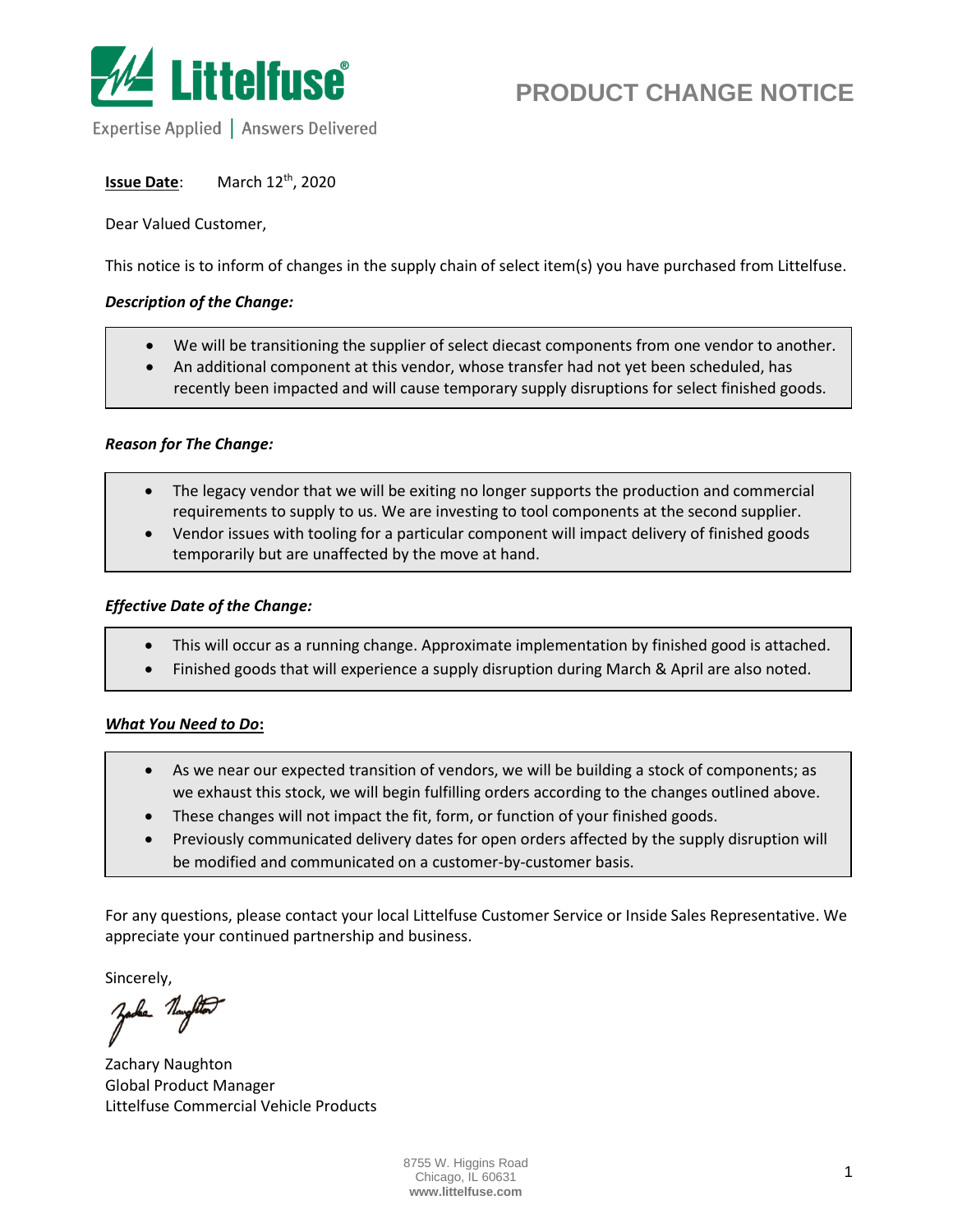

Expertise Applied | Answers Delivered

*The below finished goods are targeting to transition diecast components away from our prior vendor by Q3 of this year:*

| 95690-04  |
|-----------|
| 95690-09  |
| 95689-02  |
| 95690-05  |
| 95690-06  |
| 95690-07  |
| 95690-10  |
| 95690-10A |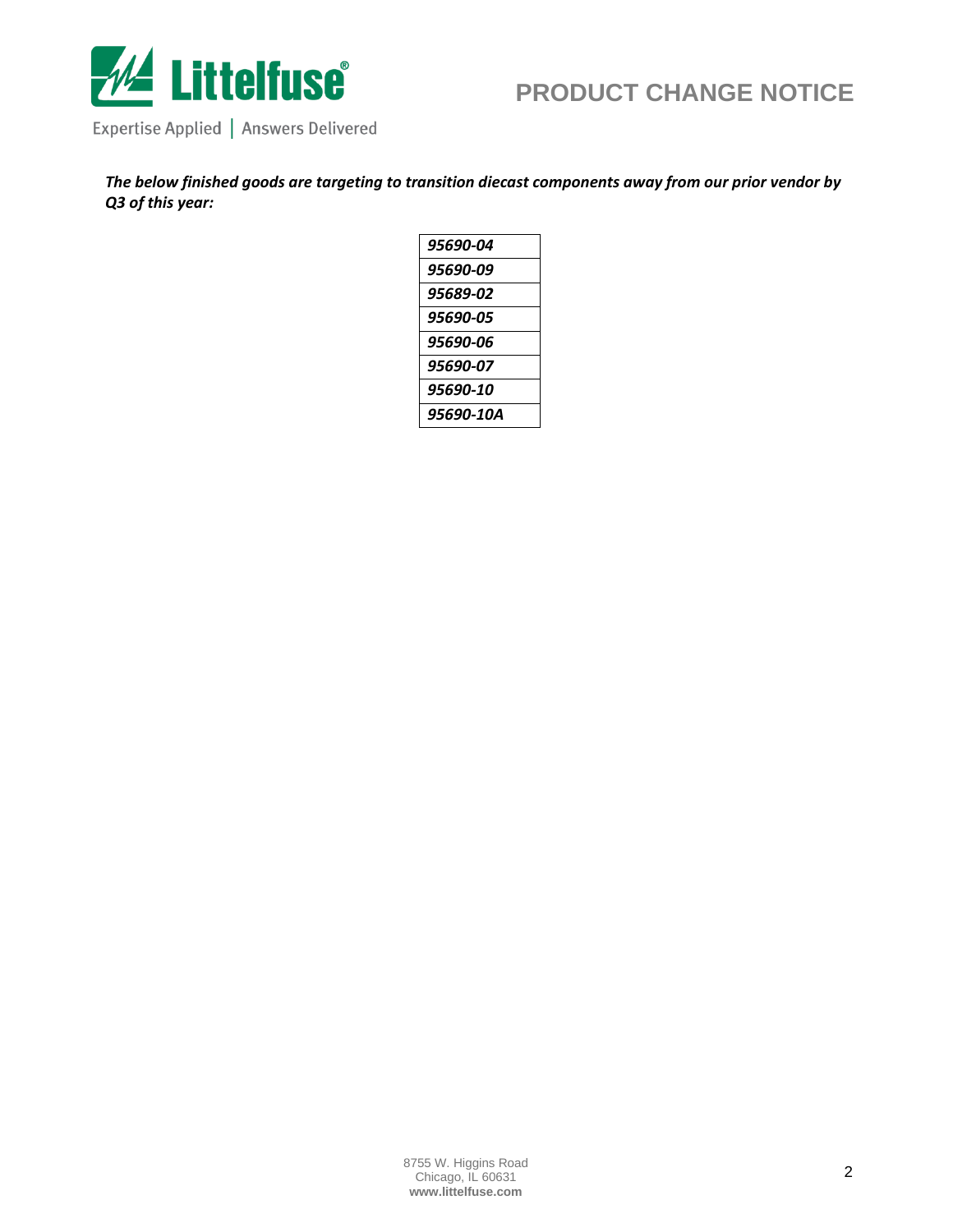

Expertise Applied | Answers Delivered

*The below finished goods are targeting to transition diecast components away from our prior vendor by Q4 of this year:*

| 75600-04           | 75603-09      | 2484-06    | M-497        |
|--------------------|---------------|------------|--------------|
| 75600-05           | 75602-02      | 2484-09    | 2484-05      |
| 75600-07           | 75601-14      | 2484-16    | 80101-B-BX   |
| 75600-01           | 75603-08      | 2484-16-BX | 2484-05      |
| 75600-02           | 75600-33      | 2484-18    | 80101-B      |
| 75600-01-BX        | 75600-18      | 2484-52    | 75904-11WBXV |
| 75600-01-WBXP      | 75600-01      | 2484-A     | 75904-01     |
| 75600-02-BX        | 75601-14-BX   | 2484-A-BX  | 75904-07     |
| 75600-02-WBXP      | 75600-01-BX   | 2484-BX    | 75910-01     |
| <i>75600-04-BX</i> | 75600-01-WBXP | 9500-BX    | 75912-01     |
| 75600-07WBXV       | 75600-02-BX   | 24025-03   | M-284        |
| 75600-07-BX        | 75600-02-WBXP | 24025-04   | 75502-02     |
| 75600-07WBXV       | 75600-04-BX   | 75712-01   | 75502-04     |
| 75600-07-BX        | 75600-26-WBXP | 75712-04   | 75903-BX     |
| 75602-10           | 75600-07WBXV  | 75900-14   | 75904-BX     |
| 75603-08           | 75600-07-BX   | 75908-02   | 75912-BX     |
| 75603-09           | 75600-04      | 75908-BX   | 75904-01-BX  |
| 75624-02           | 75600-05      | 90005-01   | M-284-09-BP  |
| 75624-03           | 75600-07      | 90005-04   | M-284-BP     |
| 75601-14-BX        | 75600-02      | 90005-15   | M-284-09-BP  |
| 75600-26-WBXP      | 75600-25      | 95521-01   | M-284-BP     |
| 75602-04-BX        | 75601-13      | M-284-02   | M-284-BX     |
| 75600-18           | 75602-04      | 75908-BX   | M-290        |
| 75600-20           | 75602-04-BX   | 2484-05    | M-288        |
| 75600-25           | 75602-10      | 75904-01   | M-289        |
| 75600-32           | 80101-A       | 75904-07   | M-290-01     |
| 75600-33           | 2484-06-BX    | 75910-01   | M-497-BX     |
| 75601-13           | 2484-09-BX    | 75912-01   | M-290-06     |
| 75601-14           | 95033-BX      | M-284      | M-290-07     |
| 75602-02           | 95521-01-BX   | M-284-A    | M-497        |
| 75602-04           | 75701-BX      | M-288      | 2484-05      |
| 75602-12           | 95591-BX      | M-289      | 95509-01     |
| 75624-02           | 75712-04-BX   | M-290      | 80101-B-BX   |
| 75624-03           | 90005-01-BX   | M-290-01   | 95509-01     |
| 75600-20           | M-284-02-BX   | M-290-06   | 95613-04     |
| 75600-32           | 75907-BX      | M-290-07   | 95521-08     |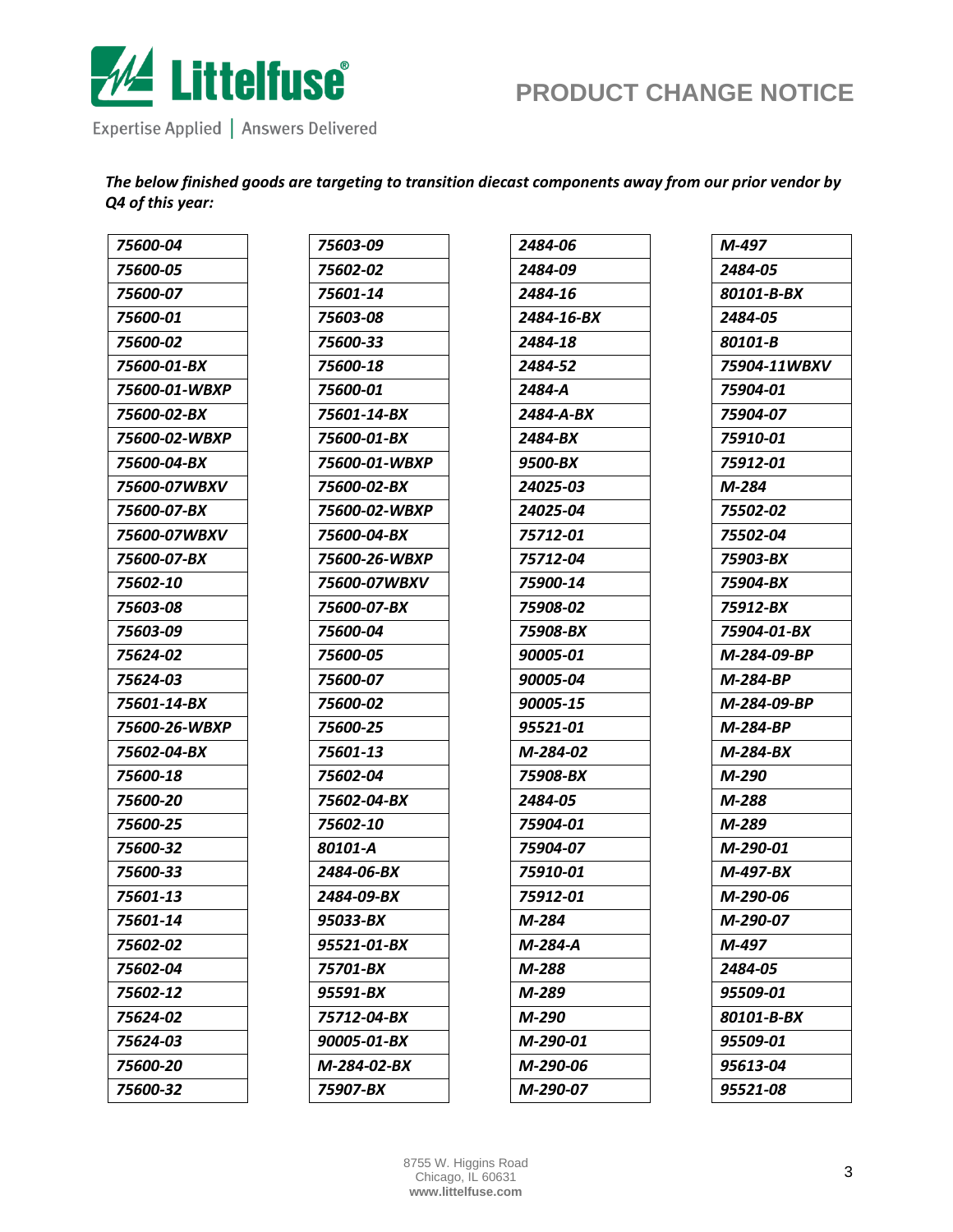

Expertise Applied | Answers Delivered

*The below finished goods are targeting to transition diecast components away from our prior vendor by Q4 of this year (continued):*

| M-284-A     | 90036-02    |
|-------------|-------------|
| M-290-BX    | 90036-07    |
| M-290-01-BX | 90036-10    |
| M-284-01    | 90050-02    |
| M-284-A-BX  | 9231-04     |
| M-288-BX    | 9245-08     |
| M-289-BX    | 9276-09     |
| M-290-05    | 90030-26    |
| 75903-BX    | 90000-01    |
| 75904-BX    | 9216-03     |
| 80101-D     | 9216-BX     |
| 90011-03    | 9216-03-BX  |
| 90030-24    | 9216-10     |
| 90030-27    | 9276-09-BX  |
| 90030-28    | 90036-02-BX |
| 90030-44    | 90030-01    |
| 90030-55    | 90030-04    |
|             |             |

| 90030-10    |
|-------------|
| 90030-14    |
| 90030-18    |
| 90030-33    |
| 90030-39    |
| 90030-43    |
| 90030-52    |
| 90030-53    |
| 90030-BX    |
| 90036-01    |
| 9244-02     |
| 9245-BX     |
| 90030-BX    |
| 9245-BX     |
| 9095-16     |
| 90030-01-BX |
| 90030-04-BX |
|             |

| 90030-12 |
|----------|
| 90030-15 |
| 90030-32 |
| 90030-56 |
| 9245-BP  |
| 90030-BP |
| 9231-BX  |
| 9095-BX  |
| 24505-01 |
| 75904-12 |
| 75909-01 |
| 24505-BX |
| 24505-BX |
|          |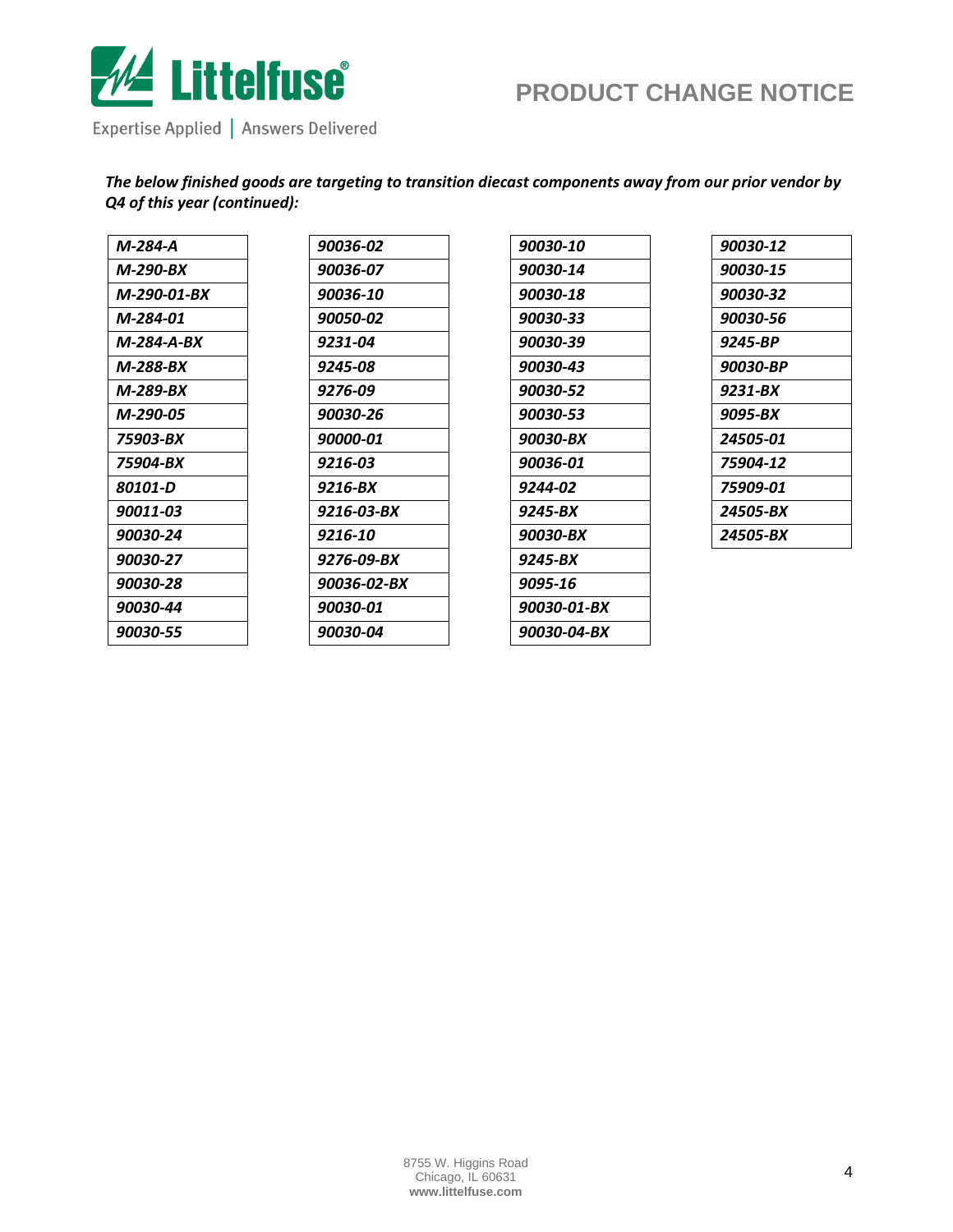

Expertise Applied | Answers Delivered

*The below finished goods are targeting to transition diecast components away from our prior vendor by Q1 of 2021:*

| 12063-01    |
|-------------|
| 12063-01-BX |
| 11041-06    |
| 12063-01    |
| 11041-BX    |
| 11041-06-BX |
| 12063-BX    |
| 12077-01-BX |
| 12063-01-BX |
| 12063-11    |
| 12077-01    |
| 95704-04    |
| 95704-01    |
| 12063-01    |
| 12077-01    |
| 11041-06    |
| 12077-01-BX |
| 12063-01-BX |
| 11041-BX    |
| 11041-06-BX |
| 12063-BX    |
| 12063-01-BX |
| 12063-01    |
| 12063-11    |
| 11042-05-BX |
| 12091-BX    |
| 11042-05    |
| 12092-BX    |
| 11042-BX    |
| 1232-BX     |
| 1232-BX     |
|             |